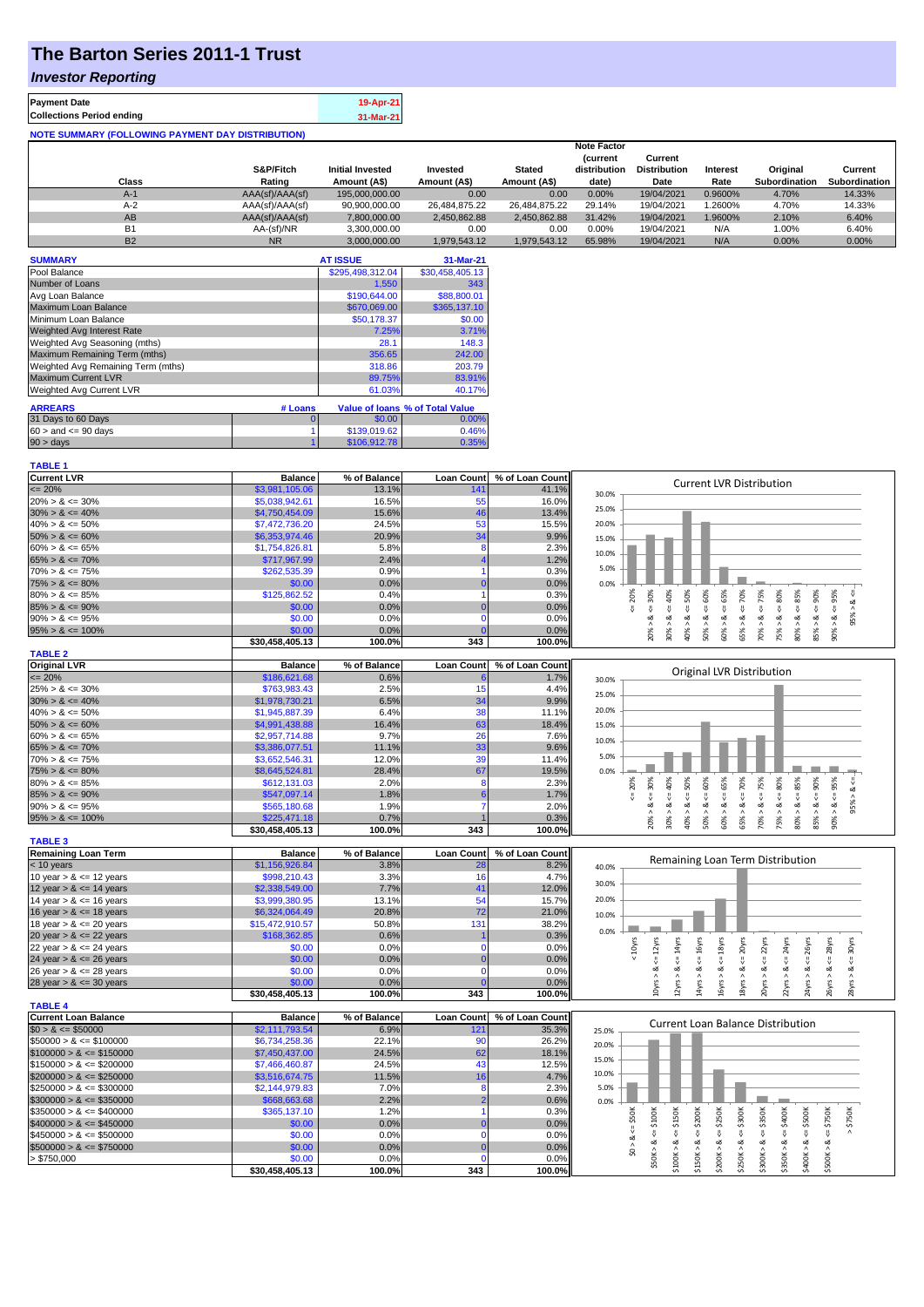## **The Barton Series 2011-1 Trust**

#### *Investor Reporting*

| <b>Payment Date</b>                                                      |                                   | 19-Apr-21             |                          |                          |                                                                                                                                       |
|--------------------------------------------------------------------------|-----------------------------------|-----------------------|--------------------------|--------------------------|---------------------------------------------------------------------------------------------------------------------------------------|
| <b>Collections Period ending</b>                                         |                                   | 31-Mar-21             |                          |                          |                                                                                                                                       |
| <b>TABLE 5</b>                                                           |                                   |                       |                          |                          |                                                                                                                                       |
| <b>Loan Seasoning</b>                                                    | <b>Balance</b>                    | % of Balance          | <b>Loan Count</b>        | % of Loan Count          | Loan Seasoning Distribution                                                                                                           |
| $= 6$ mths                                                               | \$0.00                            | 0.0%                  | 0                        | 0.0%                     | 100.0%<br>90.0%                                                                                                                       |
| $> 8 \le 12$ mth<br>$12 > 8 \le 18$ mths                                 | \$0.00<br>\$0.00                  | 0.0%<br>0.0%          | n<br>$\bf{0}$            | 0.0%<br>0.0%             | 80.0%                                                                                                                                 |
| $18 > 8 \le 24$ mths                                                     | \$0.00                            | 0.0%                  | $\mathbf 0$              | 0.0%                     | 70.0%<br>60.0%                                                                                                                        |
| $2 > 8 \le 3$ years                                                      | \$0.00                            | 0.0%                  |                          | 0.0%                     | 50.0%                                                                                                                                 |
| $3 > 8 \le 4$ years                                                      | \$0.00                            | 0.0%                  |                          | 0.0%                     | 40.0%<br>30.0%                                                                                                                        |
| $4 > 8 \le 5$ years                                                      | \$0.00                            | 0.0%                  |                          | 0.0%                     | 20.0%                                                                                                                                 |
| $5 > 8 \le 6$ years                                                      | \$0.00                            | 0.0%                  | $\Omega$                 | 0.0%                     | 10.0%<br>0.0%                                                                                                                         |
| $6 > 8 \le 7$ years                                                      | \$0.00                            | 0.0%                  |                          | 0.0%                     |                                                                                                                                       |
| $7 > 8 \le 8$ years                                                      | \$0.00                            | 0.0%                  |                          | 0.0%                     | 6 mths<br>$\leq 12$ mth<br>24 mths<br>$\leq$ = 9 years<br><= 3 years<br>$\leq$ = 4 years<br><= 5 years<br>6 years<br>$\leq$ = 8 years |
| $8 > 8 \le 9$ years<br>$9 > 8 \le 10$ years                              | \$0.00<br>\$0.00                  | 0.0%<br>0.0%          | $\Omega$                 | 0.0%<br>0.0%             | $\leq$ 18 mths<br>$\le$ 10 years<br>$6 > 8$ <= 7 years<br>IJ,<br>V<br>V                                                               |
| > 10 years                                                               | \$30,458,405.13                   | 100.0%                | 343                      | 100.0%                   | 2 > 8<br>4 > 8<br>3 > 8<br>5 > 8<br>7 > 8<br>8 > 8<br>ಹ<br>$12 > 8$<br>18 > 8<br>$9 - 8$                                              |
|                                                                          | \$30,458,405.13                   | 100.0%                | 343                      | 100.0%                   |                                                                                                                                       |
| <b>TABLE 6</b>                                                           |                                   |                       |                          |                          |                                                                                                                                       |
| Postcode Concentration (top 10 by value)                                 | <b>Balance</b>                    | % of Balance          | <b>Loan Count</b>        | % of Loan Count          | Geographic Distribution                                                                                                               |
| 5700                                                                     | \$1,356,394.17                    | 4.5%                  |                          | 4.7%                     | 0.2%                                                                                                                                  |
| 2617                                                                     | \$909,856.83                      | 3.0%                  |                          | 1.5%                     | 17.4%                                                                                                                                 |
| 5159<br>5108                                                             | \$797,256.76<br>\$748,390.35      | 2.6%<br>2.5%          |                          | 1.7%<br>2.0%             |                                                                                                                                       |
| 5162                                                                     | \$721,916.19                      | 2.4%                  |                          | 2.0%                     | 5.1%                                                                                                                                  |
| 2605                                                                     | \$658,721.15                      | 2.2%                  |                          | 1.2%                     |                                                                                                                                       |
| 2620                                                                     | \$589,338.64                      | 1.9%                  |                          | 1.5%                     |                                                                                                                                       |
| 5095                                                                     | \$536,404.71                      | 1.8%                  | 5                        | 1.5%                     | 56.6%                                                                                                                                 |
| 2614                                                                     | \$517,199.19                      | 1.7%                  | 5                        | 1.5%                     | 20.7%                                                                                                                                 |
| 2615                                                                     | \$512,722.32                      | 1.7%                  | 8                        | 2.3%                     |                                                                                                                                       |
| <b>TABLE 7</b>                                                           |                                   |                       |                          |                          |                                                                                                                                       |
| <b>Geographic Distribution</b>                                           | <b>Balance</b>                    | % of Balance          | <b>Loan Count</b>        | % of Loan Count          | ACT INSW WA Other<br>$\blacksquare$ SA                                                                                                |
| <b>Australian Capital Territory</b>                                      | \$6,310,232.90                    | 20.7%                 | 62                       | 18.1%                    |                                                                                                                                       |
| New South Wales                                                          | \$1,546,352.76                    | 5.1%                  | 13                       | 3.8%                     |                                                                                                                                       |
| Northern Territory                                                       | \$0.00                            | 0.0%                  | 0                        | 0.0%                     | Metro / Non-Metro / Inner City Distribution                                                                                           |
| Queensland                                                               | \$0.00                            | 0.0%                  | $\Omega$                 | 0.0%                     | 0.7%<br>17.2%                                                                                                                         |
| South Australia                                                          | \$17,238,457.05<br>\$0.00         | 56.6%<br>0.0%         | 215<br>$\Omega$          | 62.7%                    |                                                                                                                                       |
| Tasmania<br>Victoria                                                     | \$48,431.42                       | 0.2%                  | 2                        | 0.0%<br>0.6%             |                                                                                                                                       |
| Western Australia                                                        | \$5,314,931.00                    | 17.4%                 | 51                       | 14.9%                    |                                                                                                                                       |
|                                                                          | \$30,458,405.13                   | 100.0%                | 343                      | 100.0%                   |                                                                                                                                       |
| <b>TABLE 8</b>                                                           |                                   |                       |                          |                          |                                                                                                                                       |
| Metro/Non-Metro/Inner-City                                               | <b>Balance</b>                    | % of Balance          | <b>Loan Count</b>        | % of Loan Count          |                                                                                                                                       |
| Metro                                                                    | \$25,000,523.91                   | 82.1%                 | 28 <sup>2</sup>          | 81.9%                    | 82.1%                                                                                                                                 |
| Non-metro                                                                | \$5,246,839.94                    | 17.2%                 | 60                       | 17.5%                    |                                                                                                                                       |
| Inner city                                                               | \$211,041.28                      | 0.7%                  |                          | 0.6%                     | Metro<br>Non-metro Inner city                                                                                                         |
|                                                                          |                                   |                       |                          |                          |                                                                                                                                       |
|                                                                          | \$30,458,405.13                   | 100.0%                | 343                      | 100.0%                   |                                                                                                                                       |
| <b>TABLE 9</b>                                                           |                                   |                       |                          |                          |                                                                                                                                       |
| <b>Property Type</b>                                                     | <b>Balance</b>                    | % of Balance          | <b>Loan Count</b>        | % of Loan Count          | <b>Occupancy Type Distribution</b>                                                                                                    |
| <b>Residential House</b><br><b>Residential Unit</b>                      | \$27,996,107.67<br>\$2,462,297.46 | 91.9%<br>8.1%         | 314<br><b>29</b>         | 91.5%                    |                                                                                                                                       |
| Rural                                                                    | \$0.00                            | 0.0%                  |                          | 8.5%<br>0.0%             | 6.6%                                                                                                                                  |
| Semi-Rural                                                               | \$0.00                            | 0.0%                  | $\Omega$                 | 0.0%                     |                                                                                                                                       |
| <b>High Density</b>                                                      | \$0.00                            | 0.0%                  |                          | 0.0%                     |                                                                                                                                       |
|                                                                          | \$30,458,405.13                   | 100.0%                | 343                      | 100.0%                   |                                                                                                                                       |
| <b>TABLE 10</b>                                                          |                                   |                       |                          |                          |                                                                                                                                       |
| <b>Occupancy Type</b>                                                    | <b>Balance</b>                    | % of Balance          | <b>Loan Count</b>        | % of Loan Count          |                                                                                                                                       |
| Owner Occupied                                                           | \$28,440,738.76                   | 93.4%                 | 318                      | 92.7%                    |                                                                                                                                       |
| Investment                                                               | \$2,017,666.37<br>\$30,458,405.13 | 6.6%                  | 343                      | 7.3%                     |                                                                                                                                       |
| <b>TABLE 11</b>                                                          |                                   | 100.0%                |                          | 100.0%                   | 93.4%                                                                                                                                 |
|                                                                          | <b>Balance</b>                    | % of Balance          | <b>Loan Count</b>        | % of Loan Count          | Owner Occupied<br>Investment                                                                                                          |
| Contractor                                                               | \$368,472.52                      | 1.2%                  |                          | 1.7%                     |                                                                                                                                       |
| <b>Employment Type Distribution</b><br>Pay-as-you-earn employee (casual) | \$1,060,016.91                    | 3.5%                  | 11                       | 3.2%                     |                                                                                                                                       |
| Pay-as-you-earn employee (full time)                                     | \$23,606,757.80                   | 77.5%                 | 254                      | 74.1%                    | <b>LMI Provider Distribution</b>                                                                                                      |
| Pay-as-you-earn employee (part time)                                     | \$2,281,413.44                    | 7.5%                  | 30                       | 8.7%                     | 3.7%                                                                                                                                  |
| Self employed<br>No data                                                 | \$1,324,620.41<br>\$1,817,124.05  | 4.3%<br>6.0%          | 15<br>27                 | 4.4%<br>7.9%             |                                                                                                                                       |
|                                                                          | \$30,458,405.13                   | 100.0%                | 343                      | 100.0%                   |                                                                                                                                       |
| <b>TABLE 12</b>                                                          |                                   |                       |                          |                          |                                                                                                                                       |
| <b>LMI Provider</b>                                                      | <b>Balance</b>                    | % of Balance          | <b>Loan Count</b>        | % of Loan Count          |                                                                                                                                       |
| QBE                                                                      | \$29,326,826.52                   | 96.3%                 | 333                      | 97.1%                    |                                                                                                                                       |
| Genworth                                                                 | \$1,131,578.61                    | 3.7%                  | 10                       | 2.9%                     |                                                                                                                                       |
|                                                                          | \$30,458,405.13                   | 100.0%                | 343                      | 100.0%                   |                                                                                                                                       |
| <b>TABLE 13</b>                                                          |                                   |                       |                          |                          | 96.3%                                                                                                                                 |
| <b>Arrears</b>                                                           | <b>Balance</b><br>\$29,135,963.87 | % of Balance<br>95.7% | <b>Loan Count</b><br>333 | % of Loan Count<br>97.1% | $\blacksquare$ QBE<br>Genworth                                                                                                        |
| $= 0$ days<br>$0 >$ and $\leq$ 30 days                                   | \$1,076,508.86                    | 3.5%                  | 8                        | 2.3%                     |                                                                                                                                       |
| $30 >$ and $\leq 60$ days                                                | \$0.00                            | 0.0%                  |                          | 0.0%                     | Interest Rate Type Distribution                                                                                                       |
| $60 >$ and $\lt = 90$ days                                               | \$139,019.62                      | 0.5%                  |                          | 0.3%                     | 11.7%                                                                                                                                 |
|                                                                          | \$106,912.78                      | 0.4%                  |                          | 0.3%                     |                                                                                                                                       |
|                                                                          | \$30,458,405.13                   | 100.0%                | 343                      | 100.0%                   |                                                                                                                                       |
| $90 > \text{days}$<br><b>TABLE 14</b>                                    |                                   |                       |                          |                          |                                                                                                                                       |
| <b>Interest Rate Type</b>                                                | <b>Balance</b>                    | % of Balance          | <b>Loan Count</b>        | % of Loan Count          |                                                                                                                                       |
| Variable                                                                 | \$26,909,492.84<br>\$3,548,912.29 | 88.3%<br>11.7%        | 313<br>30                | 91.3%<br>8.7%            |                                                                                                                                       |
| Fixed                                                                    | \$30,458,405.13                   | 100.0%                | 343                      | 100.0%                   |                                                                                                                                       |
| <b>TABLE 15</b>                                                          |                                   |                       |                          |                          |                                                                                                                                       |
| <b>Weighted Ave Interest Rate</b>                                        | <b>Balance</b>                    | <b>Loan Count</b>     |                          |                          | 88.3%<br>■ Variable<br><b>Fixed</b>                                                                                                   |